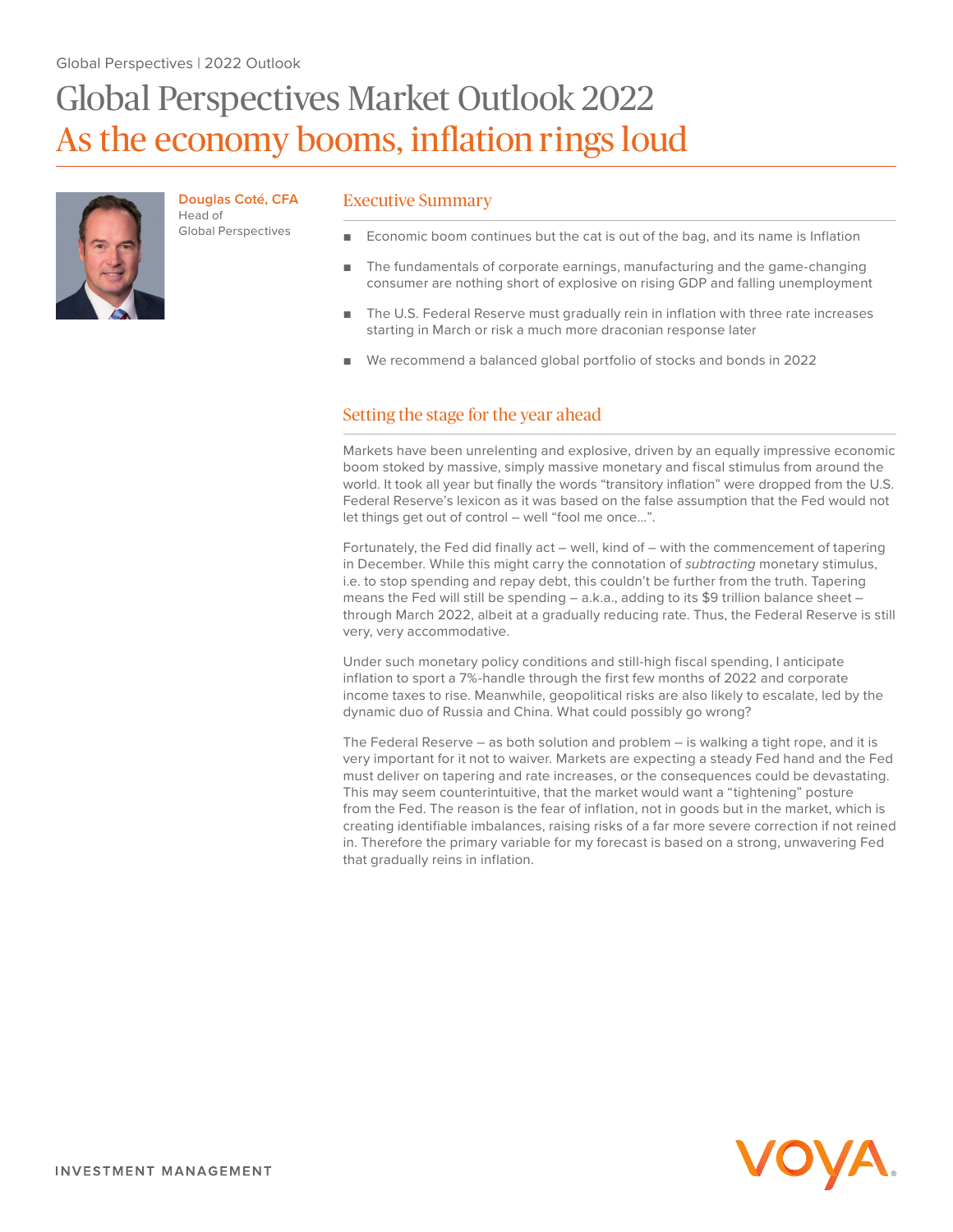## Equity Markets 2021 Review

## **Equity markets had a stellar year in 2021, especially in the U.S.:**

- Global REITs were the number-one asset class in 2021 with a 32.4% return
- The S&P 500<sup>®</sup> reached 70 closing highs on its way to a 28.7% annual return. Its smaller brethren were close behind, as the S&P 400 MidCap's gained 24.8% and the S&P 600 SmallCap's returned 26.82%, both for the year
- International performance was mixed; the MSCI EAFE index was up 11%, but the MSCI Emerging Markets index logged a -2.2% performance, with large losses in the China component, which accounts for almost a third of the benchmark's weight
- All S&P 500 sectors posted gains in 2021, led by Energy up 55% after its 34% loss in 2020 – followed by Real Estate, Financials and Technology, all up 46%, 35%, and 34%, respectively
- Fixed Income was led by High Yield bonds' 5.3% gain, while Global Bonds were the worst, producing a -4.7% return. The surprise comeback was long U.S. Treasuries, which nonetheless logged a -4.4% return for the year despite a strong showing in December
- The Dow Jones Commodity Index (DJCI) surged 30.8%, and the S&P GSCI rose 40.35%, led by GSCI Energy's 60.7% gain, and despite a surprising loss by GSCI Precious Metals of -5.1%
- The S&P 500/CBOE Volatility index or the VIX® ended the year at 17.7% or -24.3% for the year, which is indicative of a positive market and risk-on sentiment

## Forecast 2022

The forecast for 2022 is as straightforward as what we refer to as the "A-B-C's" of the markets: We have used the "10 Fundamentals" before, but now for simplicity's sake, we use the first 10 letters of the alphabet,  $A - J$ :

## **Figure 1. Global Perspectives 2022 forecast**

| <b>Market Fundamentals</b> | 2022 Forecast |  |
|----------------------------|---------------|--|
| S&P500 Index Level         | \$5,250       |  |
| <b>S&amp;P500 EPS</b>      | \$250         |  |
| <b>EPS Growth</b>          | 21.5%         |  |
| Crude Oil (WTI)            | \$90 bbl      |  |
| Gold                       | \$1,700 /oz-t |  |
| 10 Year UST Yield          | 2.0%          |  |
| Trade Weighted \$ (DXY)    | 97            |  |
| Bitcoin (CME) continous    | \$25,000      |  |
| US GDP Growth              | 4.6%          |  |
| <b>US Unemployment</b>     | 3.2%          |  |
| Inflation                  | 4.0%          |  |

# A — Advancing Earnings

The S&P 500's corporate earnings for last year, 2021, is \$205.75 per share, which is 47.2% higher than 2020's \$139.72 per share. This extraordinary earnings growth is due to the rebound along with stronger than expected demand and pricing power. As we forecasted correctly last year, "This snap back is likely to be epic…". Our forecast for the S&P 500's 2022 earnings is \$250, or an earnings growth of 21.5%. Our bullish forecast for the index includes a 2022 price of \$5250 and a P/E multiple of 21. Yes, that is even with three potential rate increases, which would still be extraordinarily accommodative.

## **Figure 2. Fundamentals drive markets with an explosive Q3 EPS growth**



Source: Refinitiv - Thomson Reuters and FactSet, Voya Investment Management. Earnings per share (EPS) is the portion of a company's profit allocated to each outstanding share of common stock. The S&P 500 index is a gauge of the U.S. stock market that includes 500 leading companies in major industries of the U.S. economy. **Past performance is no guarantee of future results. Indices are unmanaged and not available for direct investment**. Please review important disclosures in the back of this book.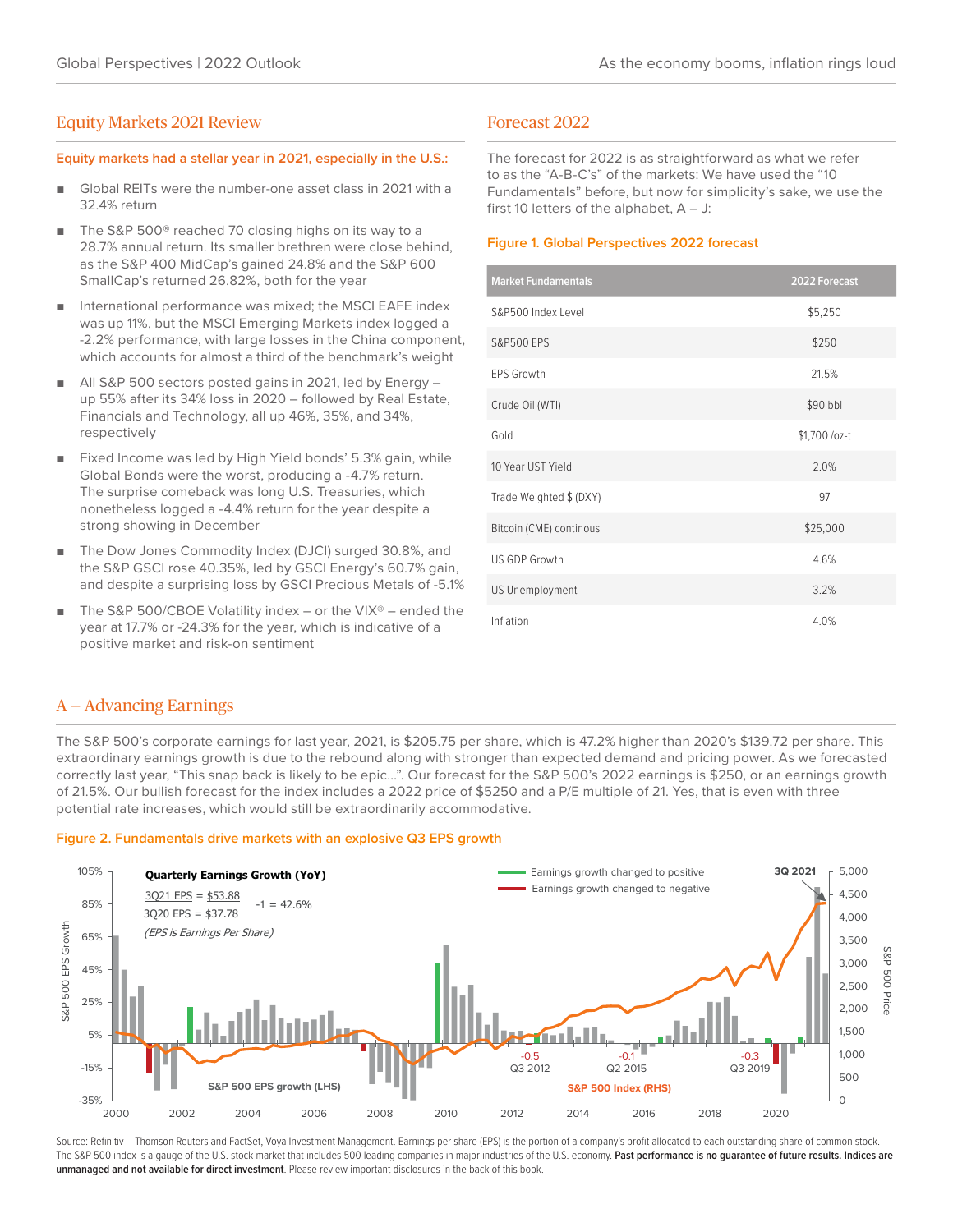## B — Broadening Manufacturing

The equipment sector of the U.S. economy is booming, with capital goods shipments and orders excluding aircraft reaching all-time highs. We are also seeing a sharp rebound in the mining sector, with the global demand for natural gas increasing at high prices relative to the U.S. price. In November, ISM Manufacturing rose to 61.1, not far below the 37-year high of 64.7 achieved in March of 2021. Not only does the November reading mark the 18th consecutive month in expansion territory, the index has had a 60-handle in eight of the last 10 months on strong demand and inventories that are low and in need of replenishing.

Another big story is the GDP Services rebound, which surged by an annualized rate of 9% in the third quarter of 2021 over end-ofprior-year fourth quarter 2020. Services has lagged the CAPEX Equipment spending and capital goods rebound but is quickly making up for lost ground. Also, the ISM Non-Manufacturing (NMI) Services Index soared to 69.1, a new record high in November. The ISM-NMI is remarkably elevated despite supply chain disruptions, alongside a steady climb in factory sentiment. The Services rebound is a gamechanger, as they account for two-thirds of Personal Consumption expenditures and are a key driver to our 2022 forecast for GDP growth of 4.6%.

## **Figure 3. Blockbuster manufacturing in the U.S. and Europe**

#### **Global Manufacturing PMIs**



Source: Institute of Supply Management, FactSet. The Purchasing Managers' Index (PMI) is an indicator of economic activity in the manufacturing sector. Measures above 50 indicate economic expansion, measures below 50 indicate economic contraction. PMI's as of 12/31/21.

# C — Consumer

The consumer is "The Gamechanger" and continues to deliver the *goods and services*. Yes, pun intended since GDP's personal consumption is made up of goods and services, but there is far more. For example:

■ The consumer is 68.5% of U.S. GDP, or \$15.9 trillion of the overall \$23.2 trillion economy

- U.S. wealth hit an all-time high of \$145 trillion in 2021
- Retail sales for November 2021 hit a record high of \$639.8 billion, or nearly \$100 billion more per month than prepandemic November 2019, which was \$546.5 billion
- Jobs are plentiful, as the unemployment rate is expected to drop to 3.2% from the 4.2% at year-end
- Housing is going gangbusters as prices gain 19.1% year-overyear on the latest Case-Shiller report
- Housing starts in November rose 11.8% to a 1.68 million clip versus a 15-year high of 1.72 million in March, leaving an 8.3% year-over-year gain

A consumer backdrop of this magnitude is a counterbalance to almost any risk… except for "closing the economy".

#### **Figure 4. Consumer as a gamechanger**



Source: FactSet. U.S. retail sales as of 11/30/21.

## D — Diversification

For decades to come, 2020 will be the *raison d'etre* for diversification. The epic moment was during the first quarter bear market when the S&P 500 plummeted 19.6%, while the super-safe U.S. 20-Year Treasury bond skyrocketed 21.5%, or a staggering 41.1% return differential in one quarter! That was what we usually think of when talking about risk control – protect the downside. Behavioral Finance even has a name for it – Prospect Theory – and it makes crystal clear that clients hate losses twice as much as they like gains. That is why having a plan for bear markets is so important.

But what about upside risk? Diversification stands out by expanding the opportunity set. In the fourth quarter of 2021 the "Santa Clause" rally was in full swing, bringing the S&P 500 to an approximately 29% return for the year. But maybe a bigger story was that "left-for-dead" Global REITs were the number one performing asset class with an astounding return of 32.4% for the year, rocketing in December by nearly 600 bps.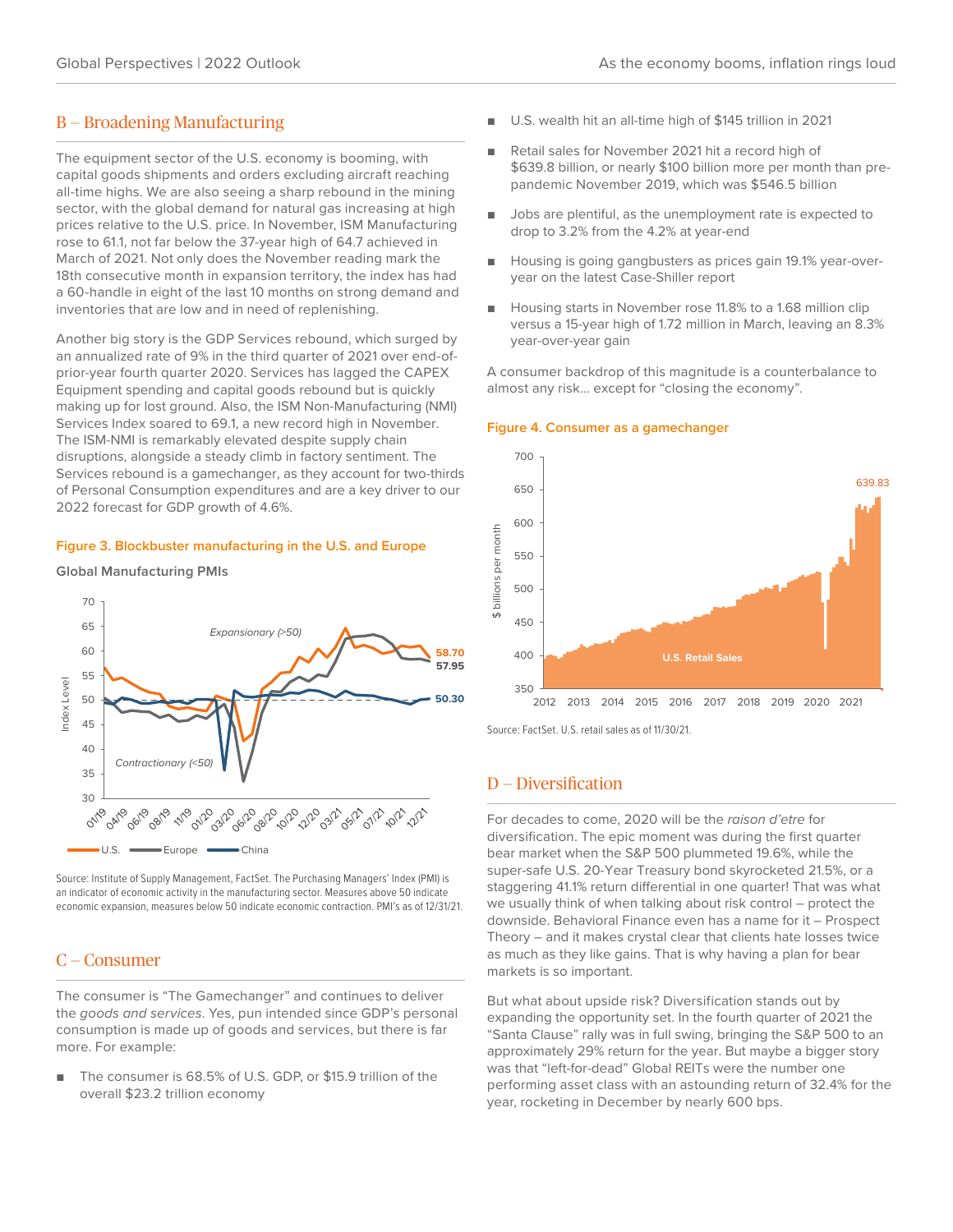## Global Perspectives | 2022 Outlook As the economy booms, inflation rings loud

## **Figure 5. Most equity markets continued their multi-year bull run, despite the Q1, 2020 bear market**

|                        | Q4 2021 | 2021   | 3 years | 5 years |
|------------------------|---------|--------|---------|---------|
| <b>Equity</b>          |         |        |         |         |
| S&P 500                | 11.0    | 28.7   | 14.2    | 15.2    |
| S&P Midcap             | 8.0     | 24.8   | 8.4     | 12.3    |
| S&P Smallcap           | 5.6     | 26.8   | 7.7     | 12.4    |
| <b>Global REITs</b>    | 10.4    | 32.4   | 2.5     | 4.7     |
| <b>EAFE</b>            | 2.7     | 11.8   | 4.8     | 8.0     |
| <b>Emerging Mkts</b>   | $-1.2$  | $-2.2$ | 6.6     | 13.2    |
| Average                | 6.1     | 19.5   | 7.4     | 11.0    |
| <b>Fixed Income</b>    |         |        |         |         |
| Corporate              | 0.2     | $-1.0$ | 7.1     | 6.7     |
| U.S. Treasury 20+      | 3.5     | $-4.4$ | 10.0    | 8.0     |
| Global Aggregate       | $-0.7$  | $-4.7$ | 4.8     | 4.8     |
| High Yield             | 0.7     | 5.3    | 6.2     | 8.6     |
| Average                | 0.9     | $-1.2$ | 7.0     | 7.0     |
| <b>Overall Average</b> | 4.0     | 11.2   | 7.2     | 9.4     |

Source: FactSet, FTSE NAREIT, Voya Investment Management. The Overall Average model allocation includes 10 asset classes, equally weighted: S&P 500, S&P 400 Midcap, S&P 600 Smallcap, MSCI U.S. REIT Index/FTSE EPRA REIT Index, MSCI EAFE Index, MSCI BRIC Index, Bloomberg Barclays U.S. Corporate Bonds, Bloomberg Barclays U.S. Treasury Bonds, Bloomberg Barclays Global Aggregate Bonds, Bloomberg Barclays U.S. High Yield Bonds. Returns are annualized for periods longer than one year. **Past performance is no guarantee of future results. An investment cannot be made in an index.**

# E — Emerging Markets

In 2018, MSCI decided to dramatically increase the MSCI Emerging Markets Index's exposure weighting to China. With the latest breakdown at nearly one-third, China has a very heavy impact on that index's returns. I have received many questions about China, and whether the U.S. may play second fiddle at some point soon. My assessment is that China is the Japan of the 1980s. In the 1980s Japan looked ready to unseat the U.S. at some point, not in small part due to its auto manufacturing success. What happened, of course, is that Japan reached the pinnacle of its success about a decade later and has since spent the last thirty years in decline. I believe China today may have reached its pinnacle, too, due to the demise of its natural resources and is not as self-sustaining as the U.S. Here's why:

- China is the world's largest importer of agriculture goods, as required to meet the needs of its population
- China buys three quarters of its oil abroad and Europe imports 60% of its energy, while the U.S. is a net energy exporter
- China's factories a.k.a. the "supply-chain for the world" in 2021 were told to cut back to preserve power, and intentional blackouts were initiated across the country
- China's water crisis is especially dire, and water is a "tectonic shift" that warrants close watching:
	- China has 20% of the world's population, but only 7% of its fresh water\*
- \* "China Is Running Out of Water and That's Scary for Asia", Bloomberg, December 29, 2021.
- II. Thousands of China's rivers have disappeared in the drought-stricken nation
- III. By some estimates, 80% to 90% of China's groundwater and half its river water cannot be made potable; half of its groundwater and a quarter of its river water cannot be used for industrial farming\*
- IV. China is planning to dam key waters in the Himalayas before they reach India

China, while important to the world, is not competitive in the long term with the U.S. with its vast natural resources and natural ports; "China is the Japan of the 1980's". A review of Global Perspectives "Tectonic Shifts" are based on Energy, Technology, Global Trade, Frontier Markets and Water. In the future we will categorize these under Environmental, Social, Governance (ESG).

## F — Federal Reserve

## **Central Banks**

As we noted above, the Fed is walking a tight rope and must be very careful in the coming months. But the Fed is not alone. In the interest of not overly rehashing what we've already said, Matt Toms, the CIO of Voya Fixed Income summed it up nicely with, "Given their historical failure to meet inflation targets, developed market central banks will be slow to remove accommodation."

## **Figure 6. The Fed and other central banks continue to expand their balance sheets.**



Source: FactSet, Voya Investment Management, as of 12/31/21. ECB = European Central Bank; BoJ = Bank of Japan.

# G — Global Growth

"The combination of pent-up demand for services, spending of excess savings and inventory restocking will support growth in the near term. The durability of global growth will benefit from multiple drivers including a more balanced Chinese economy and enhanced U.S. and European investment." – Voya Investment Management's Matt Toms "Seven Themes to Monitor in the First Half of 2022".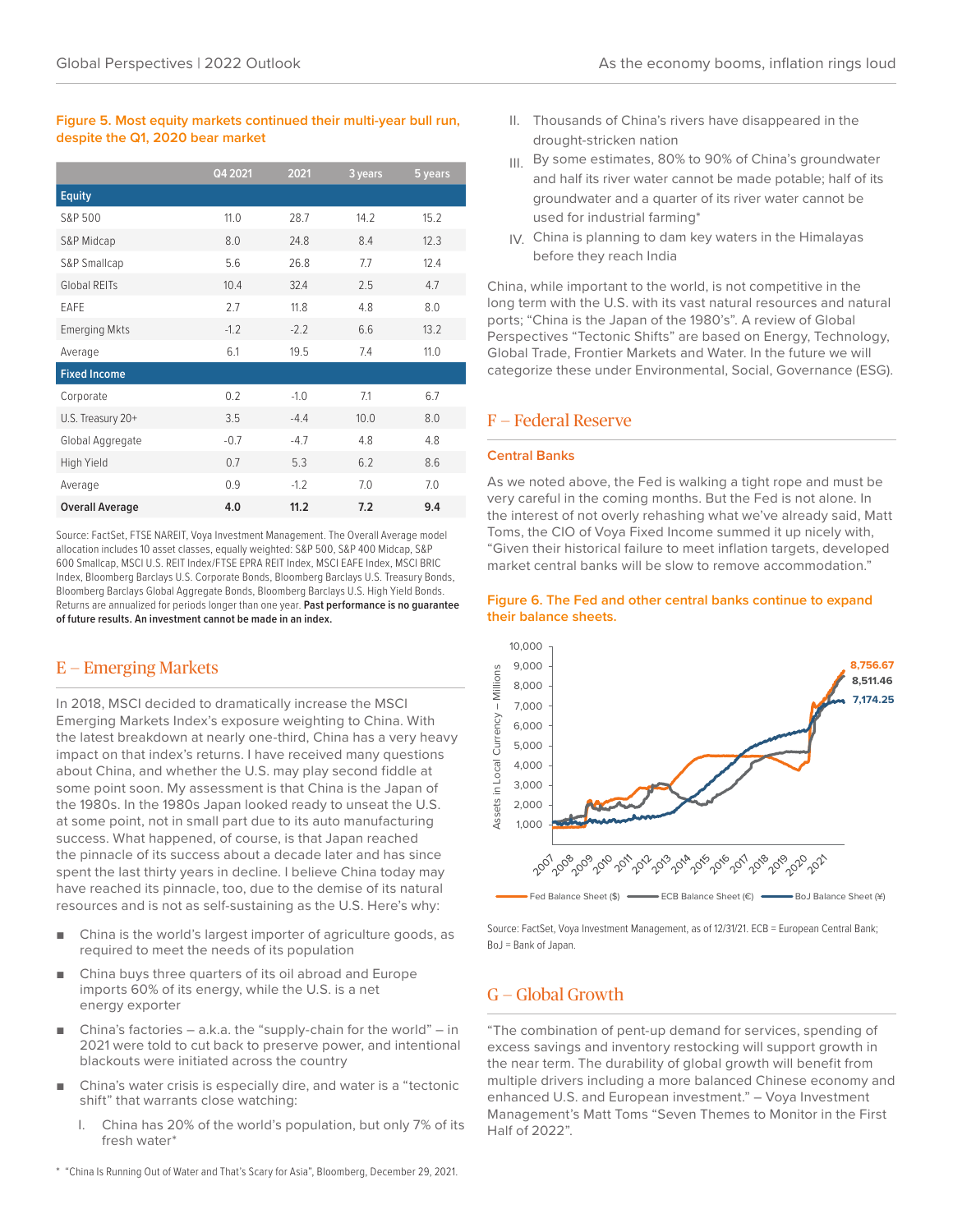## $H - H$ ousing

Soaring prices are providing a lift for starts and permits, alongside the ongoing migration to the suburbs. This is good for homeowners, but bad for renters and younger buyers trying to buy their first house. In fact, in a December 2021 article, "Affordability Falls to Its Lowest Level Since 2008, According to First American Real House Price Index," First American Financial Corp. said that as nominal prices of houses have increased by around 20% in 2021, wages have increased a meager 4%. A big mismatch indeed.

Other insights into the housing market are as follows: There is a historic shortage of existing homes for sale and soaring prices; the months' supply of existing homes posted a five-month string of new all-time lows through January of 2021, and was a still-lean 2.1 months' supply by November 2021.

Furthermore, the median sales price for existing homes was pegged at \$351,900 in December 2021, slightly below the alltime high of \$362,800 in June of that year. For new homes, the median sales price rose to a new all-time high of \$416,900 in November 2021 from the prior all-time high only a month earlier in October of \$408,700.

Housing is an important multiplier to GDP growth and a significant benefit to consumer wealth, despite hurting younger households that are seeking to own but are renting instead. This is not 2008 though since strong capital restrictions against leverage were instituted following the Great Recession. There are also supply and labor constraints, which effectively put a "governor" on the speed of building new homes.

# I — Inflation

The massive fiscal and monetary stimulus over the past two years was successful a year ago, but has since metastasized into core issue, as U.S. policy-makers seem to hang on to their fear of disinflation as inflation rages. The Fed finally took action via the commencement of tapering and is expected to begin raising rates in March 2022. This is better late than never, but is too late to prevent further high inflation. Thus, be on the lookout for impending "shocks" to the middle class as inflation acts like a stealth tax.

To sum up what is happening with inflation: The year-over-year CPI headline metric rose to a *39-year* high of 6.8% in November 2021, and the year-over-year core CPI measure rose to a *30-year* high of 4.9%, capping the seven largest gains since 1991. However, the December 2021 year-over-year CPI gain is expected to rise to a *new* 39-year high of 7.0% and will be the largest since a 7.1% rise in June of 1982.

Federal Reserve Chair Jerome Powell specifically mentioned the Employment Cost Index (ECI) - a.k.a. wage inflation - as an important reason for doubling tapering to \$30 billion per month in December. The ECI skyrocketed to its largest-ever thirdquarter gain of 1.3%, beating the prior largest quarterly increase of 1.2% in March of 2003, and logging a 17-year high, year-overyear increase of 3.7%. The Fed's intention to continue with measured rate increases - or an accommodative stance - may be derailed by the recent stickiness of wage inflation. Our forecast is for 4% inflation by year-end.

# $I - Iobs$

Payrolls through December 2021 have now reclaimed 83% of the jobs lost in March and April of 2020. Hours-worked have reclaimed a larger 93% of the drop. The GDP rise through Q3 has reclaimed 114% of the pandemic-drop, thanks to a big productivity boost.

In the week ending December 25, 2021 the advance figure for seasonally adjusted initial claims was 198,000, a decrease of 8,000 from the previous week's revised level. The four-week moving average was 199,250, a decrease of 7,250 from the previous week's revised average. This is the lowest level for this average since October 25, 1969 when it was 199,250.

Initial Claims are the best predictor of the unemployment rate. Pre-pandemic, on January 30, 2020 the four-week moving average was 210,000, with a coincident unemployment rate of 3.5%. Due to an even lower four-week average, our forecast for unemployment will be even lower this time around.

Our forecast is a 3.2% unemployment rate. This is extraordinarily bullish for the consumer, economic growth, and corporate profits.

## **Conclusion**

The cat is out of the bag and its name is *Inflation*. Although the Fed talks a big game about tapering our expectation is for still-extraordinary monetary stimulus. This will continue to stoke stocks. There is a chance that the Fed gets more serious and tightens more than our three expected rate increases. Unfortunately, I am joking – there is no chance of this. Thus, equities may continue to be in the sweet spot, but not as sweet as in 2021.

Risks are the unforeseeable, such as a cyber-attack on our electric grid, or worse. I was surprised and anguished that the current U.S. Administration made no mention of this in their infrastructure proposal.

The good news is that we will continue to be in an economic boom in 2022 with record low unemployment, still high GDP, a veritable manufacturing boom, and a relentless consumer.

Welcome to 2022, and remember that "Fundamentals Drive Markets".